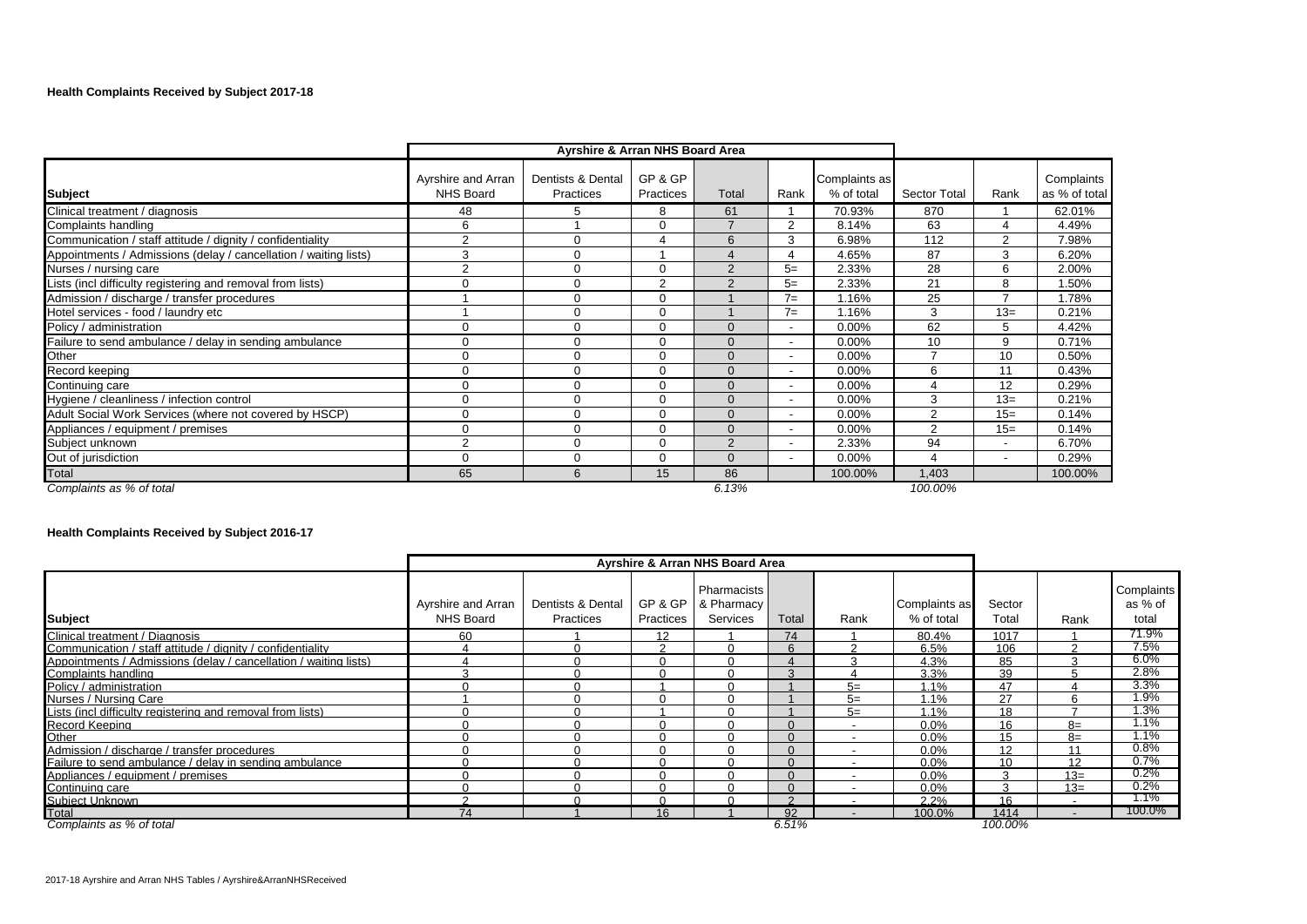## **Health Complaints Determined by Outcome 2017-18 Health Complaints Determined by Outcome 2016-17**

|                                      |                                         |                                 | Ayrshire & Arran NHS Board Area |                      |                       |                 |                                     |                                                 |                                 |                      | Ayrshire & Arran NHS Board Area           |                |                |
|--------------------------------------|-----------------------------------------|---------------------------------|---------------------------------|----------------------|-----------------------|-----------------|-------------------------------------|-------------------------------------------------|---------------------------------|----------------------|-------------------------------------------|----------------|----------------|
| Stage                                | Outcome Group                           | Ayrshire and<br>Arran NHS Board | Dental<br>Practices             | GP & GP<br>Practices | Total                 | Sector<br>Total | Stage                               | Outcome Group                                   | Ayrshire and Arrar<br>NHS Board | GP & GP<br>Practices | Pharmacists &<br><b>Pharmacy Services</b> | Total          | Secto<br>Tota  |
| Advice                               | Not duly made or withdrawn              | 13                              | $\Omega$                        | $\overline{2}$       | 15                    | 256             | Advice                              | Not duly made or withdrawn                      | 19                              | $\Omega$             | $\Omega$                                  | 19             | 312            |
|                                      | Out of jurisdiction (non-discretionary) | $\mathbf{0}$                    | $\Omega$                        | $\Omega$             | $\Omega$              | 2               |                                     | Premature                                       | 21                              | 2                    | $\Omega$                                  | 23             | 242            |
|                                      | Outcome not achievable                  | $\mathbf{0}$                    | $\overline{0}$                  | $\overline{0}$       | $\Omega$              |                 |                                     | Total                                           | 40                              | 2                    | $\Omega$                                  | 42             | 554            |
|                                      | Premature                               | 17                              | $\mathbf 0$                     |                      | 18                    | 242             | Early Resolution                    | Not duly made or withdrawn                      | $\overline{3}$                  |                      | $\Omega$                                  |                | 68             |
|                                      | Total                                   | 30                              | $\mathbf{0}$                    | $\overline{3}$       | 33                    | 501             |                                     | Out of jurisdiction                             | 2                               | $\Omega$             | $\mathbf{0}$                              | 2              | 58             |
| <b>Early Resolution</b>              | Not duly made or withdrawn              | $\overline{4}$                  | $\Omega$                        | 2                    | 6                     | 62              |                                     | Out of jurisdiction (non-<br>discretionary)     | $\mathbf{0}$                    | $\Omega$             | $\Omega$                                  | $\mathbf{0}$   | 20             |
|                                      | Out of jurisdiction (discretionary)     | 3                               | $\Omega$                        | $\overline{0}$       | 3                     | 52              |                                     | Outcome not achievable                          | 2                               |                      | $\Omega$                                  | 3              | 47             |
|                                      | Out of jurisdiction (non-discretionary) | $\overline{1}$                  |                                 | $\overline{2}$       | $\boldsymbol{\Delta}$ | 32              |                                     | Premature                                       | 3                               |                      |                                           | 5              | 54             |
|                                      | Outcome not achievable                  | $\mathbf{0}$                    | $\mathbf 0$                     | $\overline{0}$       | $\Omega$              | 36              |                                     | Proportionality                                 | 2                               | $\mathbf{3}$         | $\Omega$                                  | 5              | 113            |
|                                      | Premature                               | 3                               | $\Omega$                        | $\overline{0}$       | 3                     | 59              |                                     | Resolved                                        | $\mathbf{0}$                    |                      | $\mathbf 0$                               | $\overline{1}$ | 12             |
|                                      | Proportionality                         | 5                               | $\overline{2}$                  |                      | 8                     | 195             |                                     | Total                                           | 12                              |                      |                                           | 20             | 372            |
|                                      | Resolved                                | $\mathbf 0$                     | $\Omega$                        | $\overline{0}$       | $\Omega$              | 14              | Investigation                       | Fully upheld                                    | 6                               | $\mathbf{0}$         | $\mathbf 0$                               | 6              | 129            |
|                                      | Total                                   | 16                              | $\mathbf{3}$                    | $5\overline{5}$      | 24                    | 450             |                                     | Some upheld                                     | 9                               | 2                    | $\Omega$                                  | 11             | 131            |
| Investigation                        | Fully upheld                            | $\overline{4}$                  | $\Omega$                        |                      | 5                     | 120             |                                     | Not upheld                                      | 9                               | 6                    | $\Omega$                                  | 15             | 235            |
|                                      | Some upheld                             | 12                              | $\Omega$                        |                      | 13                    | 141             |                                     | Not duly made or withdrawn                      | $\overline{0}$                  | $\mathbf{0}$         | $\Omega$                                  | $\mathbf 0$    | 11             |
|                                      | Not upheld                              | 3                               | $\overline{2}$                  | 5                    | 10                    | 172             |                                     | Outcome not achievable                          | $\Omega$                        | $\Omega$             | $\Omega$                                  | $\mathbf 0$    | $\overline{1}$ |
|                                      | Not duly made or withdrawn              | $\mathbf 0$                     | $\Omega$                        | $\Omega$             | $\Omega$              | 6               |                                     | Total                                           | 24                              | $\mathbf{8}$         | $\Omega$                                  | 32             | 507            |
|                                      | Resolved                                | $\mathbf{0}$                    | $\mathbf{0}$                    | $\overline{0}$       | $\mathbf{0}$          |                 | <b>Total Complaints</b>             |                                                 | 76                              | 17                   |                                           | 94             | 1,433          |
|                                      | Total                                   | 19                              | $\overline{2}$                  | $\overline{7}$       | 28                    | 440             |                                     |                                                 |                                 |                      |                                           |                |                |
| <b>Total Complaints</b>              |                                         | 65                              | $5\overline{5}$                 | 15                   | 85                    | 1,391           |                                     |                                                 |                                 |                      |                                           |                |                |
| <b>Total Premature Complaints</b>    |                                         | 20                              | 0                               |                      | 21                    | 301             | <b>Total Premature Complaints</b>   |                                                 | 24                              | 3                    |                                           | 28             | 296            |
| Premature Rate                       |                                         | 30.8%                           | 0.0%                            | 6.7%                 | 24.7%                 | 21.6%           | Premature Rate                      |                                                 | 31.6%                           | 17.6%                | 100.0%                                    | 29.8%          | 20.7%          |
| <b>Total Investigation Decisions</b> |                                         | 3                               | $\overline{2}$                  | 5                    | 433                   | 433             | Fit for SPSO Total (Investigations) |                                                 | 24                              | 8                    | $\mathbf{0}$                              | 32             | 507            |
| <b>Total Upholds</b>                 |                                         | 3                               |                                 |                      | 261                   | 261             | Total Cases Upheld / Some Upheld    |                                                 | 15                              | 2                    | $\Omega$                                  | 17             | 260            |
| <b>Uphold Rate</b>                   |                                         | 100.0%                          | 50.0%                           | 80.0%                | 60.3%                 | 60.3%           |                                     | Uphold Rate (total upheld / total fit for SPSO) | 62.5%                           | 25.0%                | $\sim$                                    | 53.1%          | 51.3%          |
| Old Uphold Rate Calculation          |                                         |                                 |                                 |                      |                       |                 |                                     |                                                 |                                 |                      |                                           |                |                |
| Total Cases 'Fit for SPSO'           |                                         | 3                               | $\overline{c}$                  | 5                    | 440                   | 440             |                                     |                                                 |                                 |                      |                                           |                |                |
| <b>Total Upholds</b>                 |                                         |                                 |                                 |                      | 261                   | 261             |                                     |                                                 |                                 |                      |                                           |                |                |
| <b>Uphold Rate</b>                   |                                         | 100.0%                          | 50.0%                           | 80.0%                | 59.3%                 | 59.3%           |                                     |                                                 |                                 |                      |                                           |                |                |
|                                      |                                         |                                 |                                 |                      |                       |                 |                                     |                                                 |                                 |                      |                                           |                |                |

|                                         |                                 | Ayrshire & Arran NHS Board Area |                      |          |                 |                                             |                            | Ayrshire & Arran NHS Board Area |                      |                                           |                |                 |
|-----------------------------------------|---------------------------------|---------------------------------|----------------------|----------|-----------------|---------------------------------------------|----------------------------|---------------------------------|----------------------|-------------------------------------------|----------------|-----------------|
| Outcome Group                           | Ayrshire and<br>Arran NHS Board | Dental<br>Practices             | GP & GP<br>Practices | Total    | Sector<br>Total | Outcome Group<br>Stage                      |                            | Ayrshire and Arran<br>NHS Board | GP & GP<br>Practices | Pharmacists &<br><b>Pharmacy Services</b> | Total          | Sector<br>Total |
| Not duly made or withdrawn              | 13                              | $\Omega$                        | $\overline{2}$       | 15       | 256             | Advice                                      | Not duly made or withdrawn | 19                              | $\Omega$             | $\Omega$                                  | 19             | 312             |
| Out of jurisdiction (non-discretionary) | 0                               | $\Omega$                        |                      | $\Omega$ | $\sim$          | Premature                                   |                            | 21                              | $\sim$               | $\Omega$                                  | 23             | 242             |
| Outcome not achievable                  | $\Omega$                        | $\Omega$                        | $\Omega$             | $\Omega$ |                 | Total                                       |                            | 40                              | $\mathcal{P}$        | $\Omega$                                  | 42             | 554             |
| Premature                               | 17                              | $\Omega$                        |                      | 18       | 242             | Early Resolution                            | Not duly made or withdrawn | 3                               |                      | $\Omega$                                  |                | 68              |
| Total                                   | 30                              | $\Omega$                        | 3                    | 33       | 501             | Out of jurisdiction                         |                            | $\overline{2}$                  | $\Omega$             | $\Omega$                                  | $\overline{2}$ | 58              |
| Not duly made or withdrawn              |                                 | $\Omega$                        | $\overline{2}$       | 6        | 62              | Out of jurisdiction (non-<br>discretionary) |                            | $\Omega$                        | $\Omega$             | $\Omega$                                  | $\Omega$       | 20              |
| Out of jurisdiction (discretionary)     | 3                               | $\Omega$                        | $\Omega$             | 3        | 52              | Outcome not achievable                      |                            | $\overline{2}$                  |                      | $\Omega$                                  | $\mathcal{R}$  | 47              |
| Out of jurisdiction (non-discretionary) |                                 |                                 | ຳ                    |          | 32              | Premature                                   |                            | 3                               |                      |                                           |                | 54              |
| Outcome not achievable                  | $\Omega$                        | $\Omega$                        |                      | $\Omega$ | 36              | Proportionality                             |                            | $\sim$                          | 3                    | $\Omega$                                  |                | 113             |
| Premature                               | 3                               | $\Omega$                        | $\Omega$             | 3        | 59              | Resolved                                    |                            | $\Omega$                        |                      | $\Omega$                                  |                | 12              |
| Proportionality                         |                                 | $\sim$                          |                      | 8        | 195             | Total                                       |                            | 12                              |                      |                                           | 20             | 372             |
| Resolved                                | $\Omega$                        | $\Omega$                        | $\Omega$             | $\Omega$ | 14              | Fully upheld<br>Investigation               |                            | 6                               | $\Omega$             | $\Omega$                                  | 6              | 129             |
| Total                                   | 16                              | 3                               |                      | 24       | 450             | Some upheld                                 |                            | 9                               | $\overline{2}$       | $\Omega$                                  | 11             | 131             |
| Fully upheld                            |                                 | $\Omega$                        |                      | 5        | 120             | Not upheld                                  |                            | 9                               | 6                    | $\Omega$                                  | 15             | 235             |
| Some upheld                             | 12                              | $\Omega$                        |                      | 13       | 141             |                                             | Not duly made or withdrawn | $\Omega$                        | $\Omega$             | $\Omega$                                  | $\Omega$       | 11              |
| Not upheld                              | 3                               | $\overline{2}$                  |                      | 10       | 172             | Outcome not achievable                      |                            | $\Omega$                        | $\Omega$             | $\Omega$                                  | $\Omega$       |                 |
| Not duly made or withdrawn              | $^{\circ}$                      | $\Omega$                        | $\Omega$             | $\Omega$ | 6               | Total                                       |                            | 24                              | 8                    | $\Omega$                                  | 32             | 507             |
| Resolved                                | $\mathbf 0$                     | $\Omega$                        | $\Omega$             | $\Omega$ |                 | <b>Total Complaints</b>                     |                            | 76                              | 17                   |                                           | 94             | 1,433           |
| Total                                   | 19                              | $\overline{2}$                  |                      | 28       | 440             |                                             |                            |                                 |                      |                                           |                |                 |

| <b>Total Premature Complaints</b>               | 24    |       |        | 28    | 296   |
|-------------------------------------------------|-------|-------|--------|-------|-------|
| Premature Rate                                  | 31.6% | 17.6% | 100.0% | 29.8% | 20.7% |
|                                                 |       |       |        |       |       |
| Fit for SPSO Total (Investigations)             | 24    |       |        | 32    | 507   |
| Total Cases Upheld / Some Upheld                | 15    |       |        |       | 260   |
| Uphold Rate (total upheld / total fit for SPSO) | 62.5% | 25.0% |        | 53.1% | 51.3% |